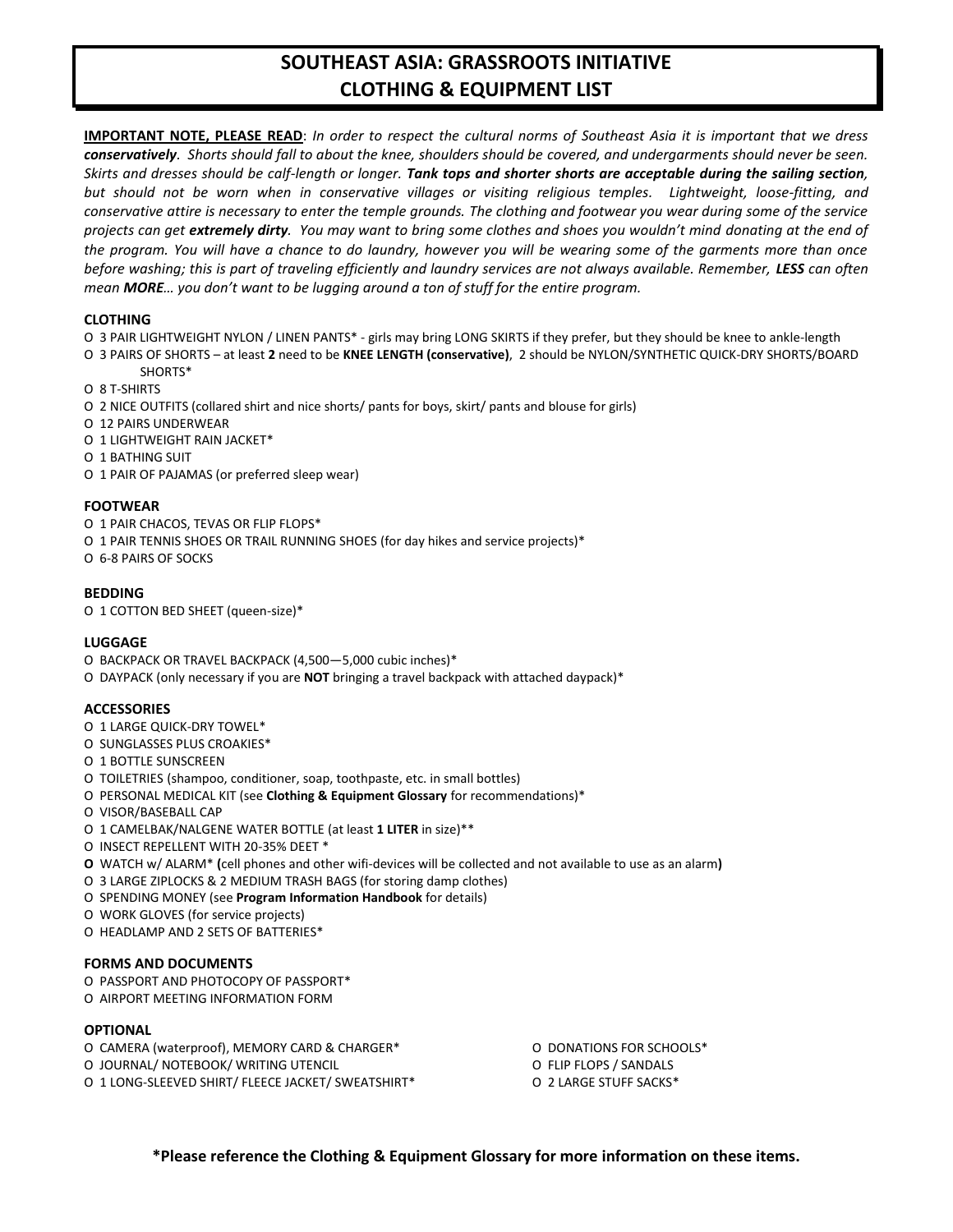# **SOUTHEAST ASIA: GRASSROOTS INITIATIVES CLOTHING & EQUIPMENT GLOSSARY**

Clothing packed for your ARCC program will keep you comfortable throughout the varied weather conditions we encounter. We emphasize using a layering system while living in the outdoors. Layering well and attending to small changes in temperature and exertion will result in much more comfort than you ever thought possible. You can add or subtract clothing to control a comfortable body temperature for yourself. The synthetic materials suggested are chosen for their insulation (even while wet), their warmth and their light traveling weight. Keep in mind, once cotton is wet it will not keep you warm or act as an insulator against the cold.

# **NOTE: This glossary is a supplement to your Clothing & Equipment List. Please see your Clothing & Equipment List for a full list of necessary items.**

#### **CLOTHING**

**LIGHTWEIGHT NYLON / LINEN PANTS:** To be worn for protection from bugs, sun and wind.

**SYNTHETIC/QUICK-DRY SHORTS:** These shorts are 100% synthetic and dry much more quickly than cotton. An example of these are athletic or swimming shorts.

**LIGHTWEIGHT RAIN JACKET:** Either a strong-coated nylon or Gore-Tex jacket works the best (although Gore-Tex can be quite expensive). Thin nylon ponchos are acceptable, though they tear easily. We recommend raincoats with a built-in hood.

#### **FOOTWEAR**

**CHACOS, TEVAS OR FLIP FLOPS:** Chacos, Tevas, or flip flops are great for any water activity.

**TENNIS SHOES OR TRAIL RUNNING SHOES:** These will be your primary walking shoes. Trail shoes are typically lighter weight than hiking boots and are not as bulky. You should find a shoe that gives you a lot of support and one that has a good rugged sole. The more traction the easier it will be to walk on varied terrain. Keep in mind that your shoes may be subject to mud and rain during service sections. If you would prefer to bring an older pair of shoes, that is fine.

#### **BEDDING**

**BED SHEET:** The bed sheet is used for comfortable sleeping on hot nights in tropical locations. You may choose to purchase a "sleep sack" which is a sheet sewn together on three sides like a sleeping bag, or you may bring a regular bed sheet.

#### **LUGGAGE**

**BACKPACK:** Your backpack should be large with ample room to carry all your personal items, clothing and gear. Your backpack should be at least **4500 – 5000 cubic inches in size** and have a well-fitting padded waist strap and padded shoulder straps. It is recommended to be store-fit/sized to fit appropriately.

# **OR**

**TRAVEL BACKPACK:** A travel backpack is typically a bit smaller than a backpacking pack and usually includes several features, which make it ideal for international travel. The most notable difference between a backpacking pack and a travel backpack is the fact that the shoulder and waist straps stow-away for checking on an airplane. Most travel packs feature a removable daypack, eliminating the need to purchase a separate daypack. Other features often include a one-zipper entry system, making it easier to access all of your belongings, organization pockets, a rain cover, as well as side and top handles to carry as hand luggage. **You should try to find a travel pack that is at least 4500 - 5000 cubic inches.** It is recommended to be store-fit/sized to fit appropriately.

**DAYPACK:** Your daypack can be your school book bag or something similar. We use these for day hikes or on travel days when a large backpack is unnecessary or inaccesible. If you purchase a travel backpack with a removable daypack, you do not need to purchase or bring a separate daypack.

# **ACCESSORIES**

**QUICK-DRY TOWEL:** A large quick-drying towel to be used for showers taken in between activities. There are several brands, such as Travel Towel®, and they are inexpensive and a nice alternative to cotton.

**SUNGLASSES PLUS CROAKIES:** We strongly suggest that you do not bring expensive designer sunglasses on this program as they can be easily lost or damaged. Croakies are devices attached to the sunglass stem to keep the glasses from falling off your head.

**PERSONAL MEDICAL KIT:** All ARCC leaders carry a full first aid kit, however please consider bringing a personal medical kit with a few items you might need as you adjust to the new environment. For this program, ARCC recommends the following items:

- Pepto Bismol
- Probiotic (eg. acidophilus)